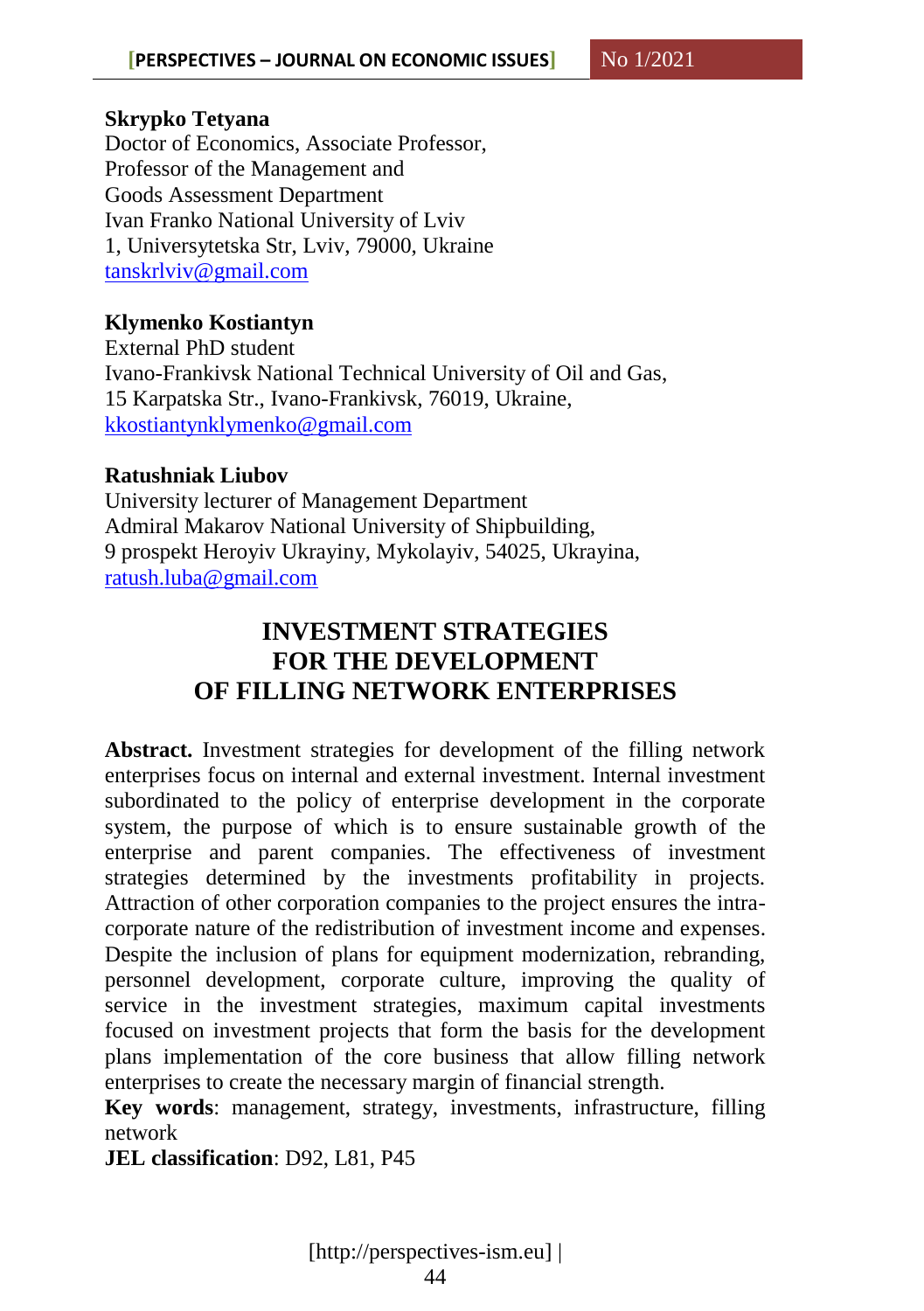#### **Introduction**

The oil product market ensures the energy security of Ukraine, significantly affects the development in all sectors of the economy, determines the price situation on most commodity markets, and affects the living standards of the population. The commodity limits of the market are retail trade in liquefied petroleum gas, as a motor fuel, highoctane gasoline and diesel fuel, carried out at stationary filling stations (FS). Competition in the market determines the formation of fuel prices by the market operators as an indicator of the balance between supply and demand. To gain and maintain high competitive positions, filling companies forced to choose investment-active development strategies. Ukrainian legislation determines that investments are all types of property and intellectual values invested in objects of entrepreneurial and other types of activity, as a result of which a profit (income) is created and/or a social and environmental effect is achieved (Verkhovna Rada of Ukraine, 2021). Adequately constructed investment strategy of the filling network aimed at ensuring the effective implementation of investment projects and contributes to the growth of the enterprise`s market value in the long term, that determines the relevance of the research topic. The issues of managing investment strategies of trade enterprises are widely considered in modern scientific literature. In particular, O. Yehorova (2018) concludes that it is necessary to apply a systematic approach to managing the investment activities of an enterprise, substantiates European integration trends in the management of trade activities and the transition from an extensive model of the Ukrainian economy to an innovative model of enterprise management. Therefore, from the position of a systematic approach, it is necessary to combine the processes of managing investment flows and the development of trade enterprises with the mission of their effective functioning. Ye. Didenko, O. Hapich (2019) argue that managing the investment strategy of an enterprise is a complex process, the decomposition of which includes the study of strategic conditions, the development and direct implementation of strategic plans. The authors call the investment projecting process as the foundation of efficiency. O. Berveno, Yu. Miroshnychenko (2017) emphasize the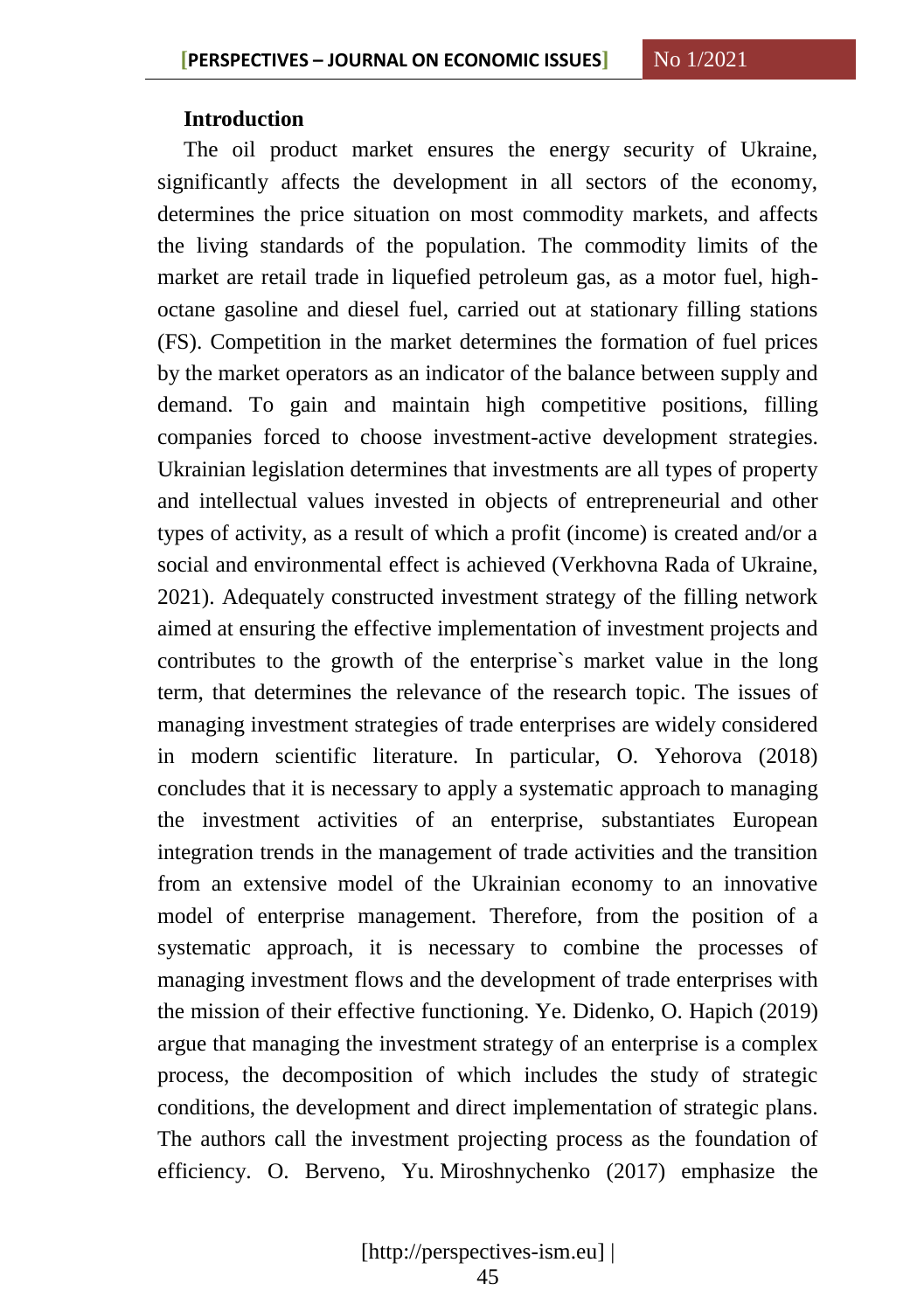important role in increasing investment attractiveness and effective investment management of trade enterprises to ensure their competitiveness in the market. The authors proposed methodical approaches to improving the investment activities of trading companies, substantiated the role of state institutions in creating conditions for the implementation of the enterprises investment potential. T. Shtal, V. Kozub, L. Bondarenko (2017) considered how the investment strategy ensures the transfer of capital in the context of the participation of Ukrainian enterprises in international business. The authors represent the components of the investment strategy as forms of investment activities and mechanisms for their implementation. H. Wang, J. Barney, J. Reuer (2003) offer a rationale for risk management of highly specific investment projects of enterprises, when investments are critical to competitive advantage, bringing benefits to both shareholders and stakeholders. C. Blankson, J. Crawford (2012) analyzed enterprise positioning investment strategies that include investing in brand development, improving service quality and achieving customer appeal as dominant strategies by which enterprises achieve acceptable sales by assessing prospective profits, return on investment and market share. The research results show that the combination of several investment strategies enhances the efficiency of the enterprise.

In the modern scientific literature, we did not find studies that would directly relate to the management of investment strategies for the development of filling network enterprises. At the same time, a small amount of research has dealt with various aspects of management, incl. strategic management for the development of such enterprises, which provided us with information for further scientific research. Thus, B. Scheiper, M. Schiffer, G. Walther (2018) presented an integrated approach to defining the infrastructure and planning the location of charging facilities for battery electric vehicles, taking into account the interaction with the electric grid, combining a charging station layout model with integrated energy reserves. O. Malynka (2011) analyzed the capital formation of the OKKO filling station brand according to the theoretical model of the management process and found the lack of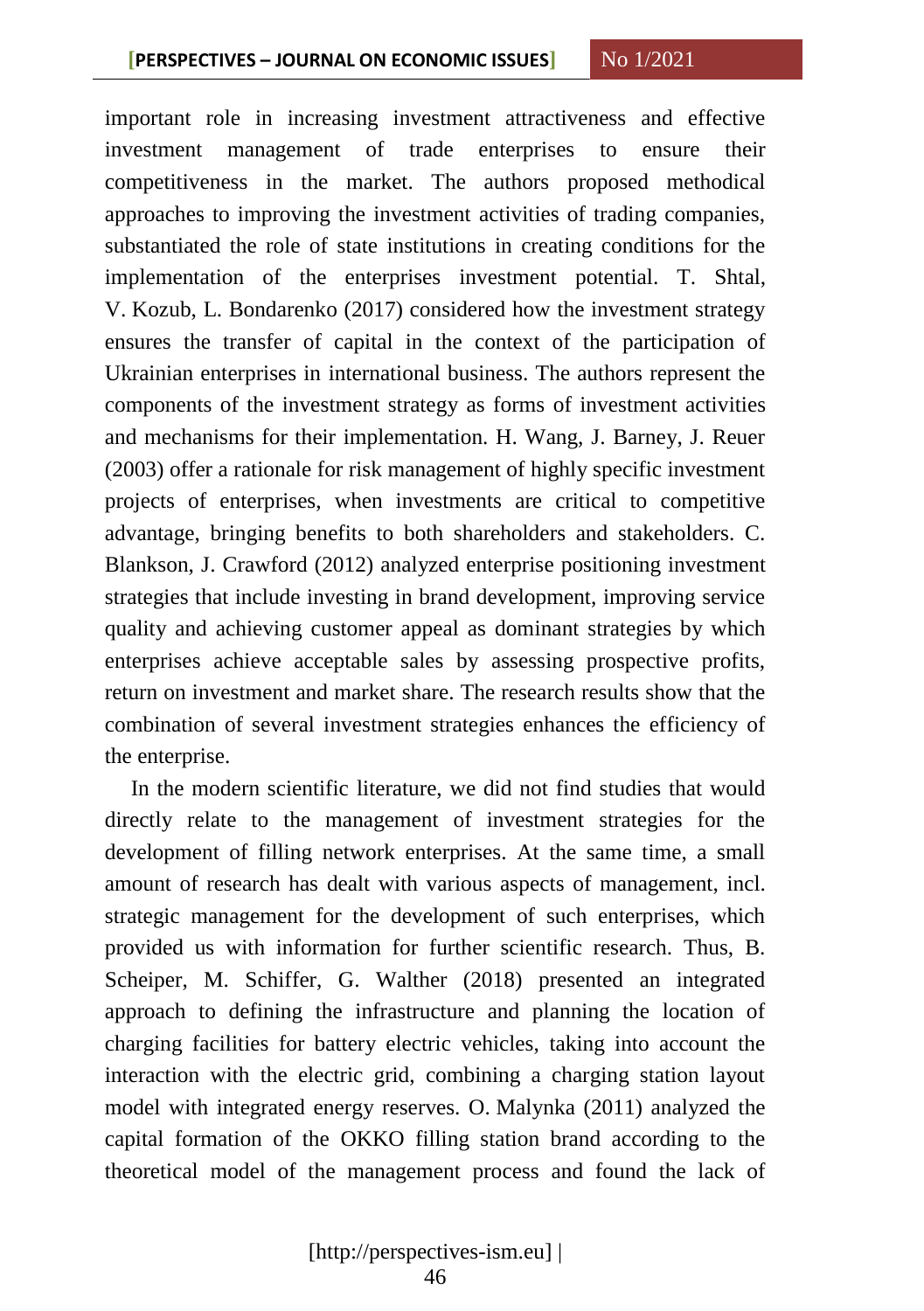consistency in brand management activities in Galnaftogaz Concern JSC. The conclusions obtained by the author indicate the need to change the priorities in managing not only the brand, but also the assets of the enterprise. O. Karpii (2016) considered the range of services of filling stations in the Ukrainian market and proposed their classification features, forming the priority of the criteria by which consumers choose filling stations. Yu. Kharchenko (2018) investigated the management and accounting system of information in the filling networks and noted the importance of the role of service and additional types of maintenance. Since the enterprises of the filling network in the absolute majority are structural economic entities of corporate associations, it is of interest to research the investment activity of integrated corporate systems (V. Kutsyk, 2017). The author of mentioned work argues that there is no need to introduce an economic mechanism to stimulate long-term investments, which is primarily of interest by business entities, since their investment attractiveness is the main factor in the integration of industrial and financial capital.

The discrepancy in the authors' views on various aspects of the investment activities of trade enterprises in general and the lack of scientific recommendations on the management of investment strategies of filling network enterprises make the problem of studying these issues urgent in the context of ensuring the effective implementation of investment projects and ensuring the growth of enterprises' capitalization

#### **Methodology**

The research is based on the universal methods of formal logic and scientific abstraction, the foundations of innovative science, investment science and institutional economics. Retrospective analysis used to determine the evolution phases of the investment processes. For the classification and grouping of analytical data the article uses systematic, structural-functional and synergistic approaches. Open information sources of the Galnaftogaz Concern JSC report and the State Statistics Service of Ukraine (State Statistics Service of Ukraine, 2020).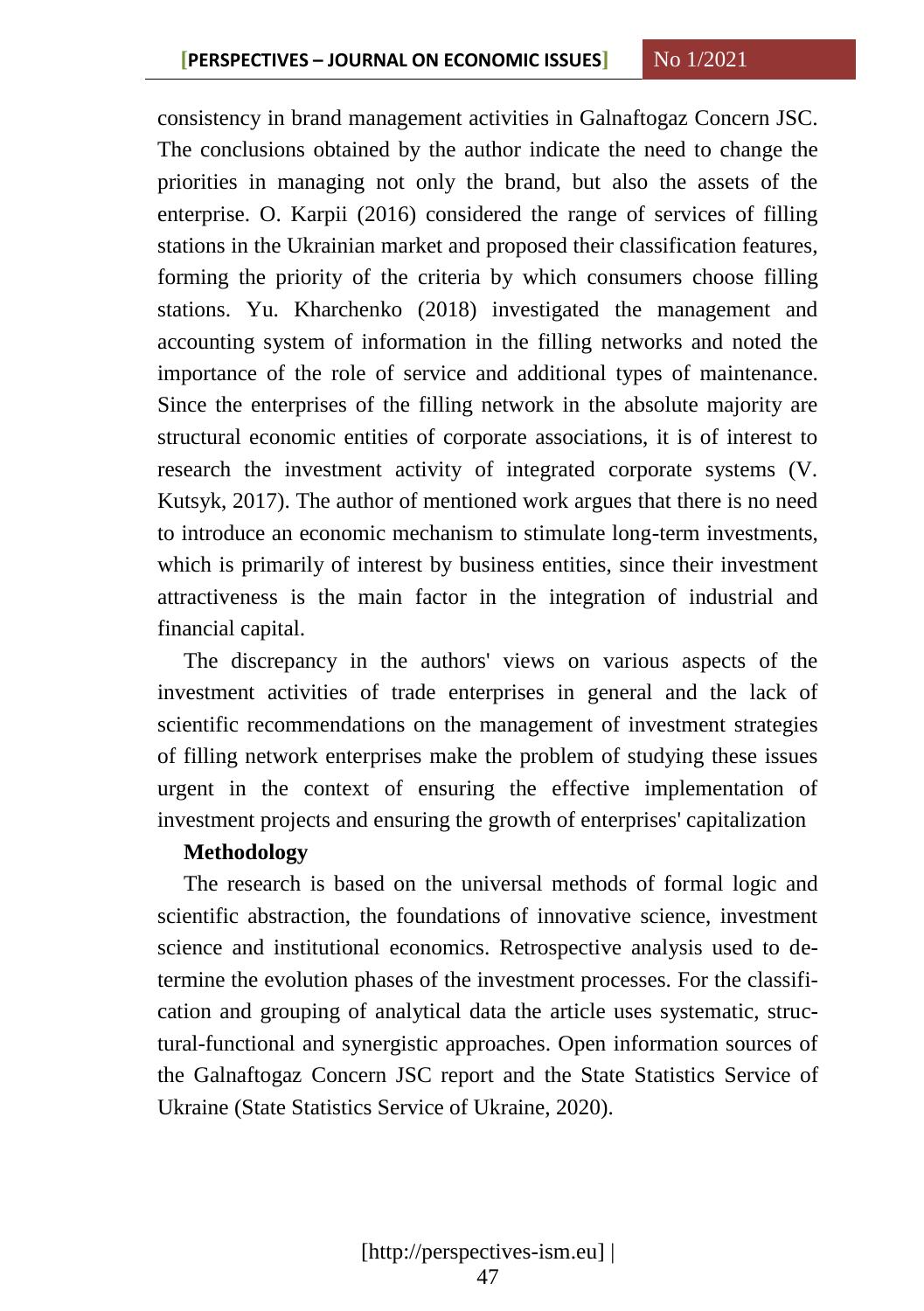| Ŧ.<br><b>Indicators</b>                                                |                                                                     | Years                   |                         |          |          |          |          |              |
|------------------------------------------------------------------------|---------------------------------------------------------------------|-------------------------|-------------------------|----------|----------|----------|----------|--------------|
|                                                                        |                                                                     | 2014                    | 2015                    | 2016     | 2017     | 2018     | 2019     | 2014.<br>0/6 |
|                                                                        | Number of total in Ukraine                                          | 1932325                 | 1974439                 | 1865631  | 1805144  | 1839672  | 1941701  | 100.5        |
| enterprises.<br>units                                                  | retail trade                                                        | 745206                  | 736287                  | 674551   | 609974   | 588379   | 591829   | 79.4         |
|                                                                        | retail trade<br>in<br>fuel                                          | 1871                    | 1954                    | 1848     | 1870     | 1887     | 1961     | 104.8        |
|                                                                        | which<br>of<br>individuals are<br>entrepreneurs                     | 680                     | 698                     | 691      | 590      | 550      | 549      | 80.7         |
|                                                                        | Number of total in Ukraine                                          | 9008315 8331952 8244013 |                         |          | 8271365  | 8661298  | 9145513  | 101.5        |
| employees,                                                             | retail trade                                                        | 1553293                 | 1429772                 | 1423653  | 1409163  | 1506020  | 1509252  | 97.2         |
| persons                                                                | retail trade<br>in<br>fuel                                          | 47300                   | 50292                   | 43746    | 49478    | 57454    | 60313    | 127.5        |
|                                                                        | $\overline{\text{of}}$<br>which<br>individuals are<br>entrepreneurs | 3224                    | 2675                    | 2797     | 2987     | 3189     | 3411     | 105.8        |
| $\circ$ f<br>Volume                                                    | total in Ukraine                                                    |                         | 4608978 5716431 6877077 |          | 8467032  | 10148847 | 10725443 | 232.7        |
| sold                                                                   | retail trade                                                        |                         | 4661899 5377599         | 633341   | 716222.7 | 898347.8 | 1022428  | 219.3        |
| products<br>(goods,<br>services),<br><b>UAH</b><br>million             | retail trade in<br>fuel                                             | 84963.2                 | 89047.3                 | 81362.09 | 76341.2  | 93773.4  | 104325   | 122.8        |
|                                                                        | $\sigma$ f<br>which<br>individuals are<br>entrepreneurs             | 1739.3                  | 1902                    | 2142.54  | 2576.03  | 3153.7   | 2969.2   | 170.7        |
| Value<br>added<br>atl<br>production<br>costs.<br><b>UAH</b><br>million | total in Ukraine                                                    |                         | 1293595 1396286 1805589 |          | 2257297  | 2510657  | 2973636  | 229.9        |
|                                                                        | retail trade                                                        | 75822.11 71648.2        |                         | 89229.6  | 124190   | 153752.5 | 174783.2 | 230.5        |
|                                                                        | retail trade in 15554.77 5496.2<br>fuel                             |                         |                         | 9900     | 17086.5  | 23221.6  | 17052.8  | 109.6        |
|                                                                        | $\overline{\text{of}}$<br>individuals are<br>entrepreneurs          | which 193.31            | 171.78                  | 273.76   | 407.77   | 509.5    | 469.8    | 243.0        |

## Table 1. **Structural indicators of the activities of the filling network enterprises in 2014-2019**

Source: formed and calculated by the author according to the data of the State Statistics Service (2021)

The purpose of the article is to study the main directions and trends in the management of investment strategies of the filling network enterprises in Ukraine, taking into account the rapid development and high competitiveness of the market.

### **Results and discussion**

The importance of the development of filling network enterprises for the Ukrainian economy today is unconditional, as they annually account for 10.2-18.2% of the total retail turnover of Ukraine (Table 1), providing on average about 13% of the added value of retail.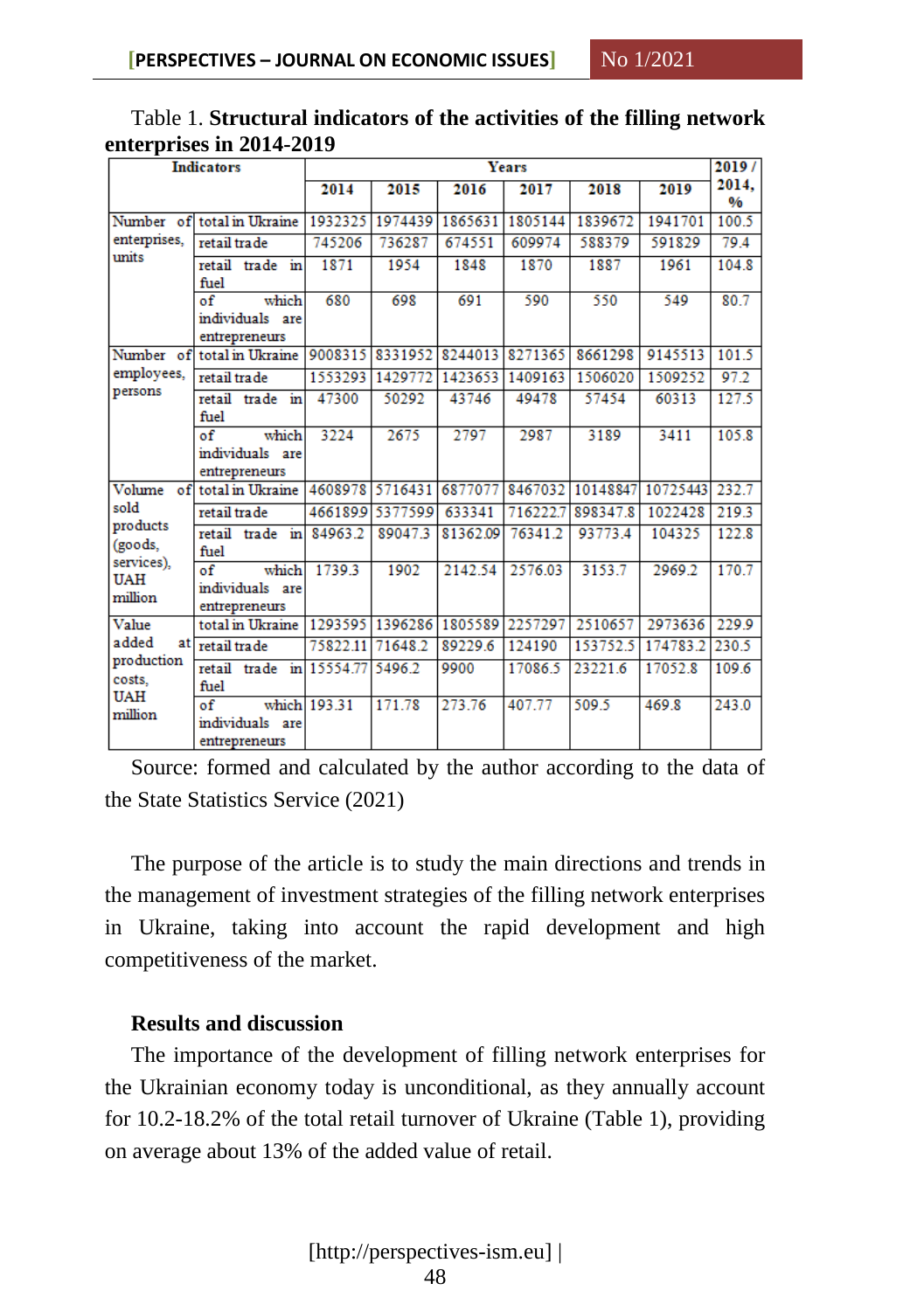Despite the negative impact of quarantine due to the Covid-19 pandemic on the economic performance of a significant part of non-food retail enterprise in Ukraine, the automotive fuel market showed growth in 2020. In particular, sales of the various gasoline brands by filling companies increased by 9.1% (to 2.12 million tons), diesel fuel – by 5.8% (to 7.39 million tons). At the same time, there was an increase in the share of Ukrainian fuel production: gasoline from 46.6% in 2019 to 48.2% in 2020, diesel fuel – from 11.6% to 15.3%, respectively. The restrictions introduced by the Government contributed to the introduction of contactless service by the majority of the filling network enterprises, as well as to the growth of sales in FS stores. In general, the retail sector is developing quite actively, providing up to 20% of enterprises' income.

The main investment strategies of the filling network enterprises of Ukraine directed towards the interregional optimization of the retail network development, the generalized systematic algorithm that Fig. 1 demonstrates.



## Figure 1. **Scheme for choosing an investment strategy for the development of a FS network**

Source: own author's development

The choice by the enterprise of an investment decision on the new FS acquisition is a process of strategic planning, including the stages of marketing justification of the feasibility of investments, preliminary assessment of the level of investment costs and calculation of their payback, assessment of the FS compliance with technical, environmental and other corporate standards of the enterprise. Investments in the optimization of the existing retail FS network can include capital investments both in the modernization of equipment or in the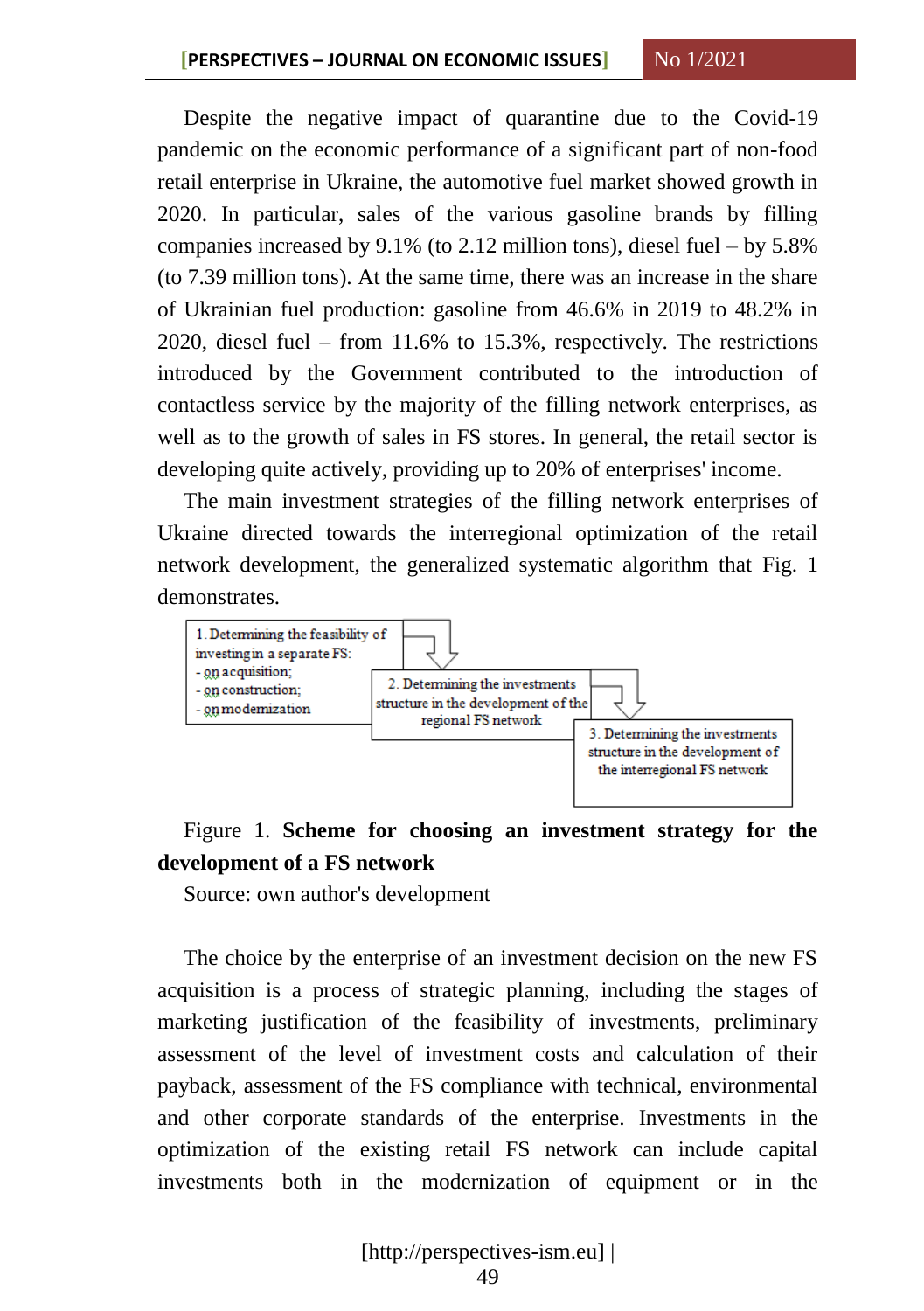development of personnel, as well as updating the corporate requirements for the external attributes of enterprise recognition. The use of standardized approaches to the FS construction allows the company to achieve its development goals due to the reduction of construction time and minimization of investment project costs and to strengthen brand positioning through the unification of the FS appearance.

The volumes of fuel sales at the filling network enterprises may differ significantly from the target parameters determined for the investment project. Therefore, evaluating the investments effectiveness in the development of a network usually includes not only the potential volumes of fuel sales, but also the possibility of selling other goods and services at FS, the combination of which forms a unique selling proposition under a recognizable brand (Malynka, 2011). Taking into account modern competitive trends, the FS business should considered not so much as the storage and sale of fuel, but as a comprehensive satisfaction of the needs of citizens driving a car. The Ukrainian Oil & Gas Association, which includes 14 enterprises (including WOG, OKKO, Shell, АМІС, SOCAR, KLO, Glusco, etc.), providing more than half of the retail fuel trade, expects that in the medium term, a range of additional services can be considered as a key factor when customers choose FS (Ukrainian Oil & Gas Association, 2019).

OKKO-RETAIL LLC carries out retail sales of fuel and related products through the OKKO filling network throughout Ukraine through 357 branded FS and is one of the largest operators of the light oil products trade market with a market share of over 18%. The enterprise imports and buys petroleum products of various brands on the domestic market:

- for diesel engines in winter DT Euro (DP-S-Euro5-B0), intended for use at air temperatures from 5°C to -20°C and Pulls Diesel Arctic (Pulls-DP-Ark-Euro5-B0) for use at air temperatures from -20°С to -40°С;

- for gasoline engines from November 16 to March 15, imports offers fuel with high pressure of saturated steam intended for use in winter.

The company offers premium fuels that meet modern quality standards and the requirements of the EURO 5 environmental standard: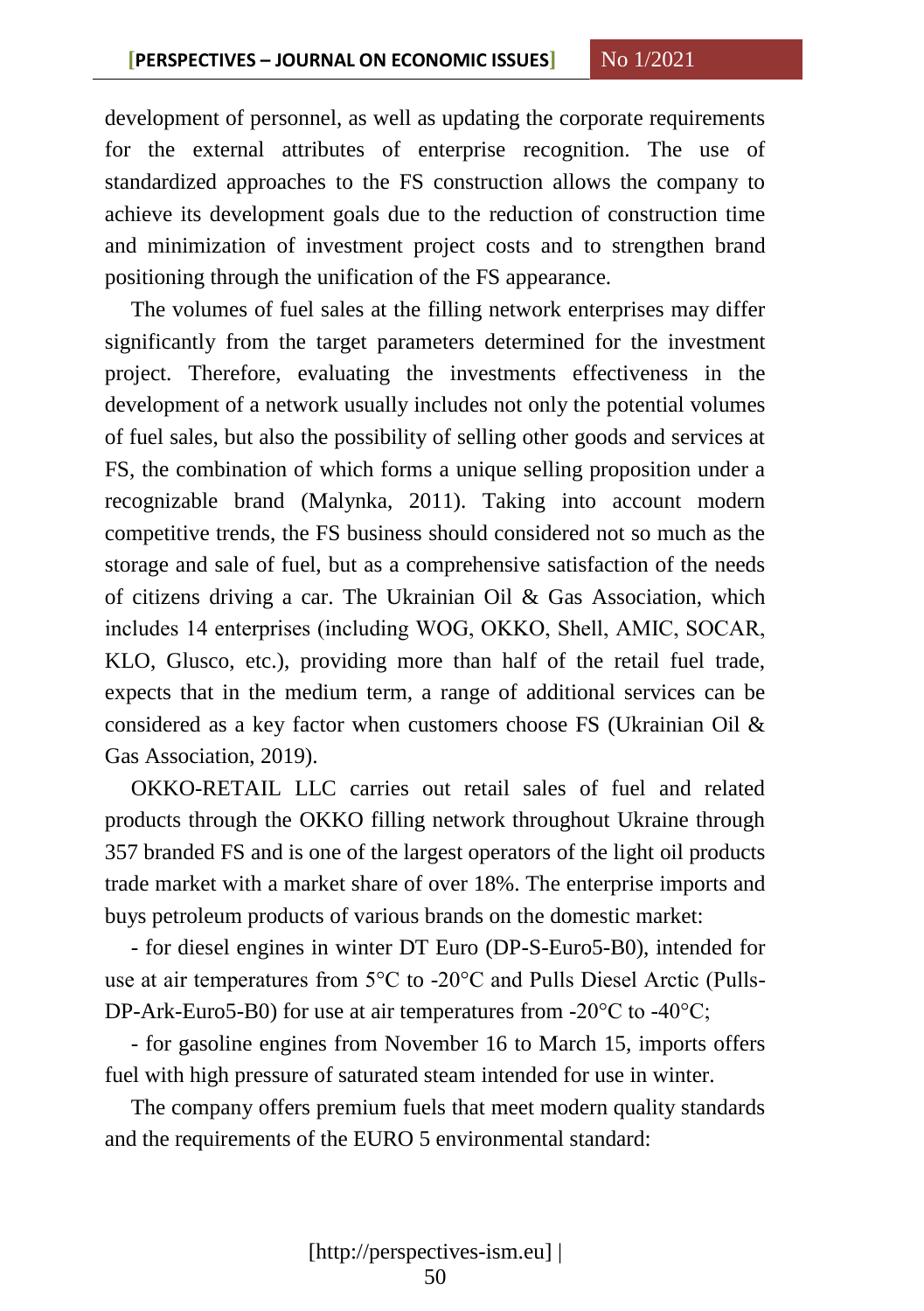- Pulls 95 – improved fuel with detergent and protective properties and a highly effective friction modifier;

- Pulls Diesel – improved diesel fuel with an increased cetane number of up to 55 (51 in winter) with detergent, protective and defoaming properties.

The list of additional services at the FS of OKKO-RETAIL LLC includes service columns, portal washes, parking lots, toilets, coffee machines. In the FS shops that work around the clock, an assortment of auto cosmetics, oils, accessories, auto parts has been formed, the product range is selected by analogy with mini-markets, refrigerated display cases have been installed, and a fast food network is operating.

At the end of 2019, the total assets of OKKO-RETAIL LLC amounted to UAH 6,545.6 million (growth for the year by 26%), receivables – UAH 3,467.3 million. In 2019, the company carried out more than 523.8 million UAH, and in 2020 – more than 1,839.1 million UAH investment costs (growth for the year by 76%). The implementation of the company's investment strategy included investments in the development of a network of branded FS and oil depots, the cost of purchasing and maintaining a fleet of trucks, fuel quality control laboratories, investments in marketing, information technology and office infrastructure. Implementation of the investment strategy for the product areas development of OKKO-RETAIL LLC includes the following stages: calculation of the feasibility of FS construction  $\rightarrow$  unification of external attributes of brand awareness  $\rightarrow$  minimization of construction time  $\rightarrow$  marketing program for customers informing  $\rightarrow$  service package optimization.

OKKO-RETAIL LLC is a structural unit of Galnaftogaz Concern JSC, which includes more than 400 branded FS, the largest chain of food outlets in Ukraine on the road (under the brands Hot café, A la minute, Pasta Mia and Meiwei). Subdivisions of the OKKO network also sell goods through FS stores that provide services for the examination of the fuel quality (in the enterprise structure there are 19 stationary and mobile laboratories for monitoring the petroleum products quality), storage and transportation of petroleum products. The Fishka loyalty program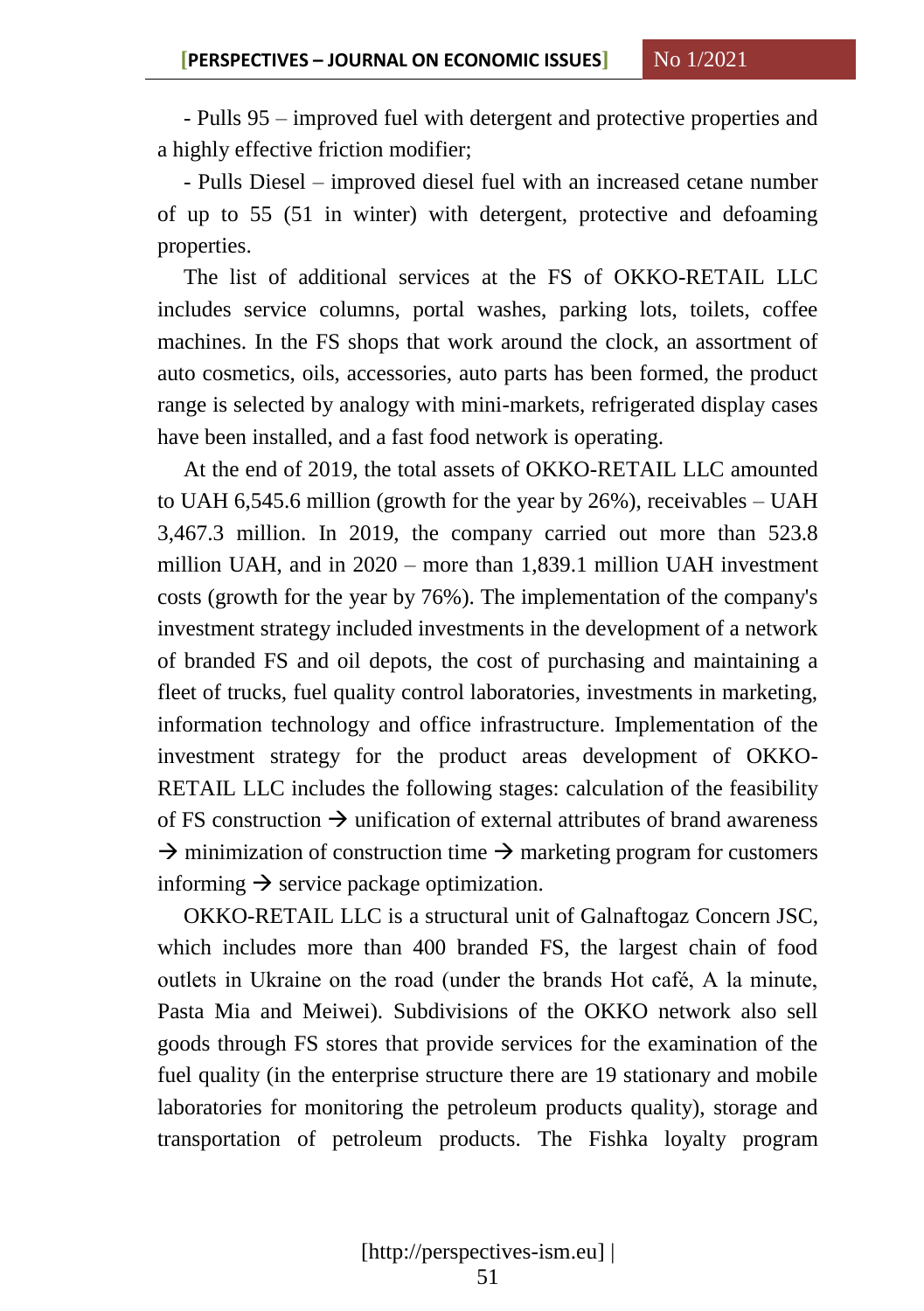introduced at the enterprise is the largest multi-partner reward program in Ukraine, with more than 5 million Ukrainian participants.

Long-term investments of Galnaftogaz Concern JSC include investments in the development of the OKKO filling network in Ukraine (Table 2).

|  |  |                                               |  | Table 2. Changes in the investments balance in subsidiaries of |  |
|--|--|-----------------------------------------------|--|----------------------------------------------------------------|--|
|  |  | <b>Galnaftogaz Concern JSC (thousand UAH)</b> |  |                                                                |  |

| <b>Indicator</b>          |        | Years  | Dynamics of the indicator |             |  |  |
|---------------------------|--------|--------|---------------------------|-------------|--|--|
|                           | 2019   | 2020   | absolute, $\pm$           | relative, % |  |  |
| Balance as of January 1   | 461521 | 442692 | $-18829$                  | 95.9        |  |  |
| Receipts                  | 98555  | 392815 | 294260                    | 398.6       |  |  |
| Depreciation              |        | 8000   | 8000                      | X           |  |  |
| Disposal                  | 117384 | 153453 | 36069                     | 130.7       |  |  |
| Balance as of December 31 | 442692 | 674054 | 231362                    | 152.3       |  |  |

Source: formed and calculated by the author according to the data of Galnaftogaz Concern JSC (2021)

In 2011, the company acquired the corporate rights of "Arabella-Plus" Private Enterprise (PE), "Galytska Trade Network" PE, "Lvivnaftoprodukt" PE, "Ukrtekhprom" LLC, and bought a number of FS in the different regions of Ukraine. In 2012, the ranks of subsidiaries were replenished with "Volinyinzhavtoservice LTD" LLC, "Lora" PE, "Olimp-Service" PE, "Pantion-Reserve" LLC and "Entrepreneurship Promotion Centre" LLC, several filling stations and a number of land plots were acquired and construction in progress. In 2013, the company acquired "Diolend" PE, "Spika-Oil 2000" company, "Svit Zdorovia" LLC, "Evropeyska" PE, "Miska orenda" PE. Among the main investments over the past 5 years, one can single out the acquisition of corporate rights, which allowed the company to concentrate its working capacities in the Kyiv and Lviv regions. During 2014-2016, the company actively acquired FS and land plots in different regions of Ukraine, and in 2015 acquired stakes in the authorized capital of "PTE "Lanhora" LLC and "Varuna-West" LLC. In 2017, Galnaftogaz Concern JSC bought out a 50% stake in "Palyvno-proektna Company" LLC (the other 50% of the companyauthorized capital was acquired by "OKKO-RETAIL" LLC). In 2017, an agreement also concluded for the acquisition of "Green Solution" LLC, in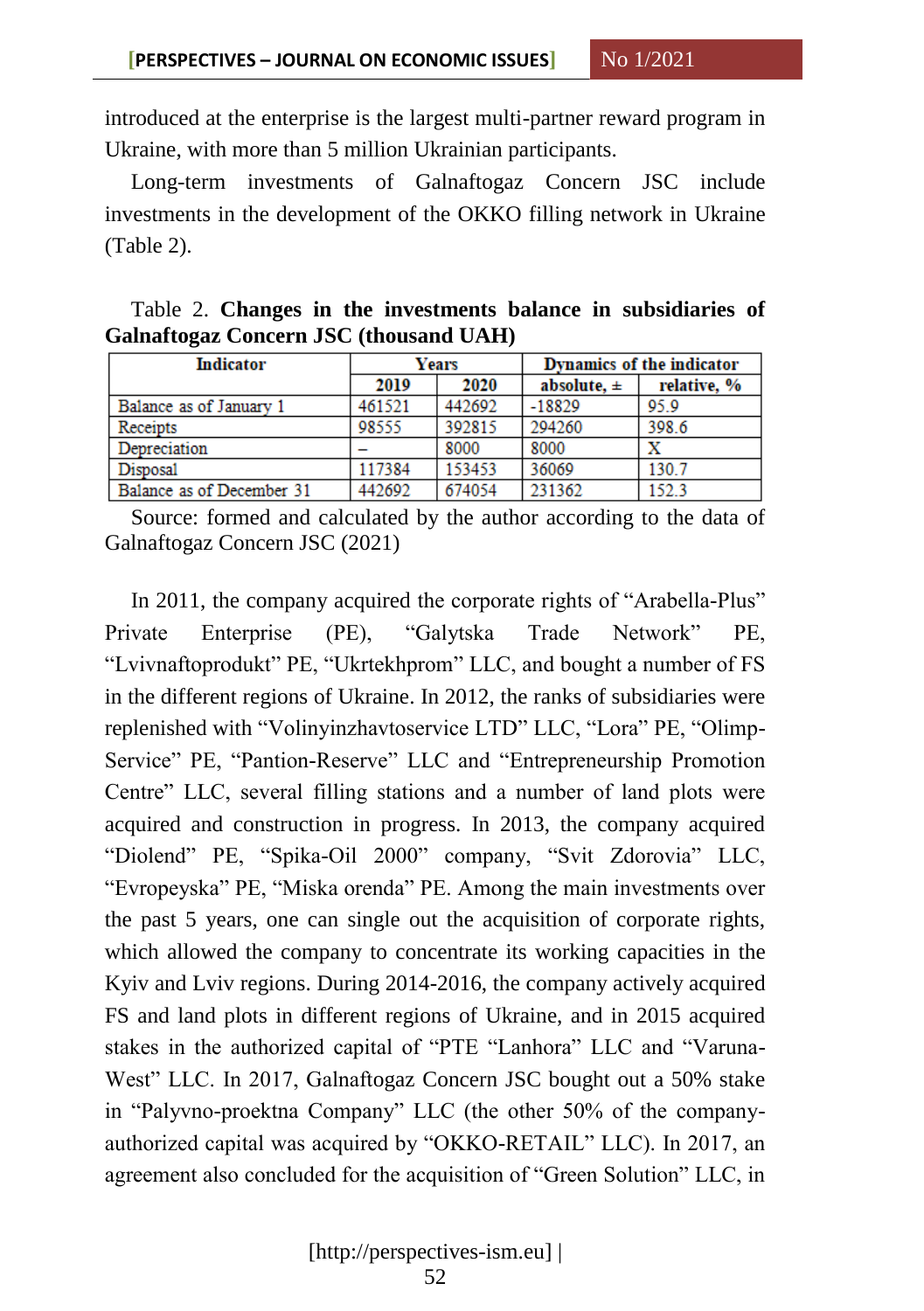2019 – shares in the authorized capital of "YUST-KOS" LLC and PKF "Bars" LLC.

Galnaftogaz Concern JSC is a partner of large international financial institutions for more than 10 years and ensures the stable development of its own filling network, even despite negative national economic trends. As part of the implementation of the investment strategy in 2019, the company completed an investment project for the reconstruction of the central office in Lviv, on the facade of a 7-storey building of which the largest in Western Ukraine facade solar power plant with a capacity of up to 200 thousand kW/h per year built.

The enterprise also systematically invests in the diversification of fuel supply sources. In particular, in January 2021, Galnaftogaz Concern JSC invested in the acquisition of the Kherson Oil Transhipment Complex, which consists of oil harbors connected by an oil product pipeline for unloading tankers and storing oil products as well as an oil depot with access to the railway infrastructure. The next stages of this investment project include the overhaul of tanks, installation of fire-fighting equipment and gas-burning systems, replacement of outdated equipment with modern automated ones. The modernization project provides for the safe and efficient operation of the complex in accordance with international standards. For the implementation of appropriate investments in 2020 for the enterprise two credit lines of 35 million dollars opened. USA at the European Bank for Reconstruction and Development and the International Finance Corporation. Thanks to the implementation of this investment project, it planned to create a powerful logistics base for mobile fuel supply to its own filling network in the south and east of Ukraine. It will also contribute to the creation of new jobs and an increase in tax revenues to the budget.

The structural model of investment in the regional filling network, chosen by Galnaftogaz Concern JSC for the implementation of an investment project to diversify fuel supply sources, is justified by the choice of the target region, taking into account possible reserves for the growth of fuel sales while observing corporate standards of the OKKO filling network. Thus, the described investment project can consider as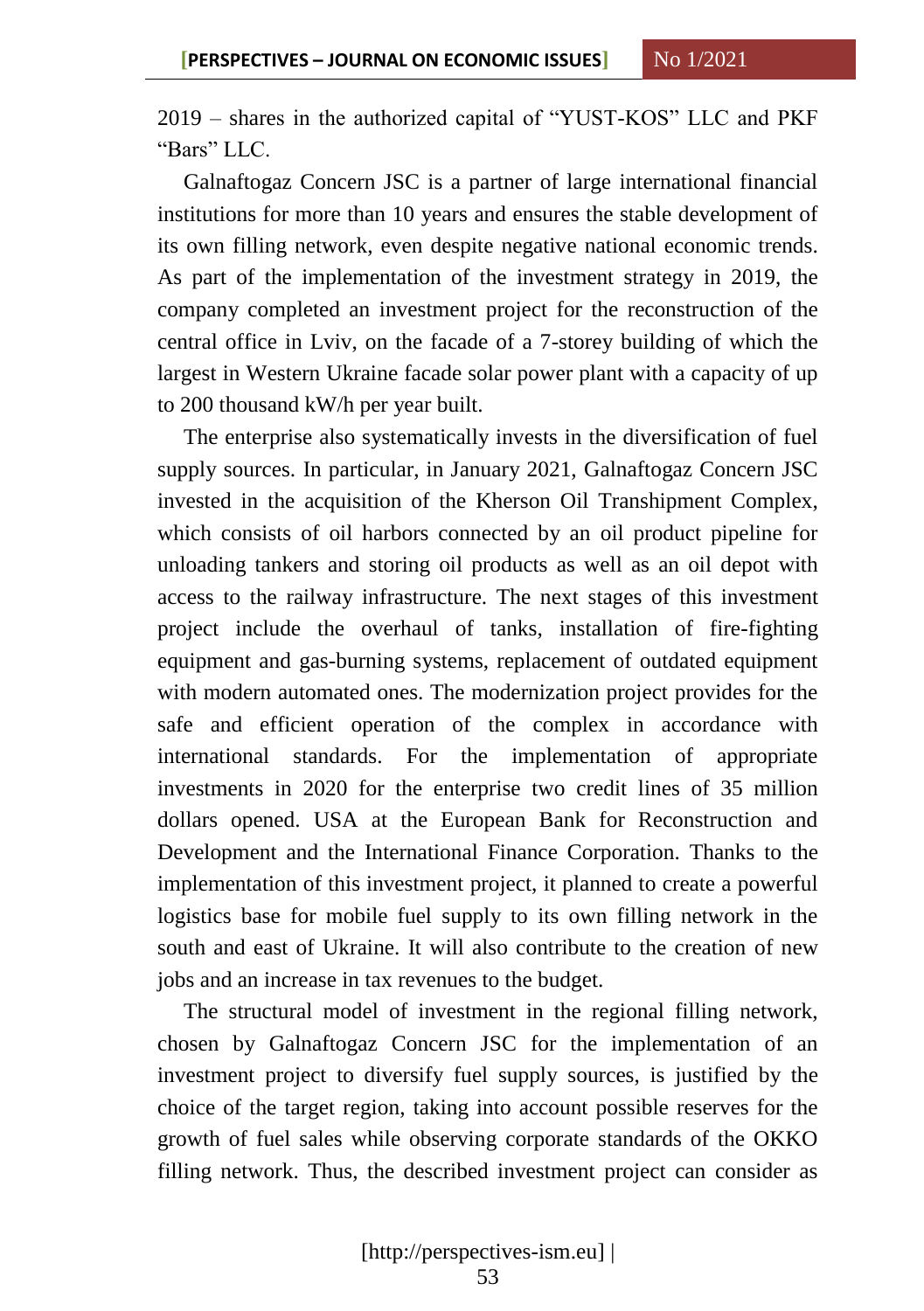the final stage of implementation chain of the investment strategy for the development of filling network by optimizing the corporate investment policy of the enterprise.

Note that Galnaftogaz Concern JSC is a part of the OKKO Group holding, more than 15 thousand people work at the enterprises in more than 10 diversified businesses in the spheres of production, trade and construction. The holding members are independent business entities with their own development strategy, financial policy, management and corporate culture, but in many projects efforts are coordinated, which allows achieving a synergetic effect and significant competitive advantages. In total, the holding's enterprises have invested more than USD 1 billion in the Ukrainian economy (Antonov, 2020).

Investment projects of the OKKO Group holding are presented on the Ukrainian domestic market not only by the development of a filling network enterprises, but also in the construction sector, food industry, production of household chemicals as well as auto cosmetics, agricultural sector, sales of mineral fertilizers and gas. In addition, the investment strategy of the holding provides for investment plans in the development of the tourist attractiveness of Ukraine, namely, the construction of a ski resort in the Lviv region.

In March 2020, due to the quarantine introduced by the Ukrainian government, the holding's enterprises suspended the implementation of a significant part of investment projects. The holding decided to invest only in projects that are vital for companies, or those started long before the crisis. In addition, the costs of maintaining and servicing OKKO FS revised towards reducing the costs of maintaining and a safe environment for employees and customers. Since July 2020, individual investment projects restored, in particular regarding the external and internal FS renovation. The rebranding investment plans assume that by the end of 2021 76% of FS will operate in the updated brand format (stylized as American and Scandinavian formats), as well as solar panels are planned to be installed at 97 FS.

Therefore, it can argues that the high competition in the market has practically exhausted the enterprises resources for the implementation of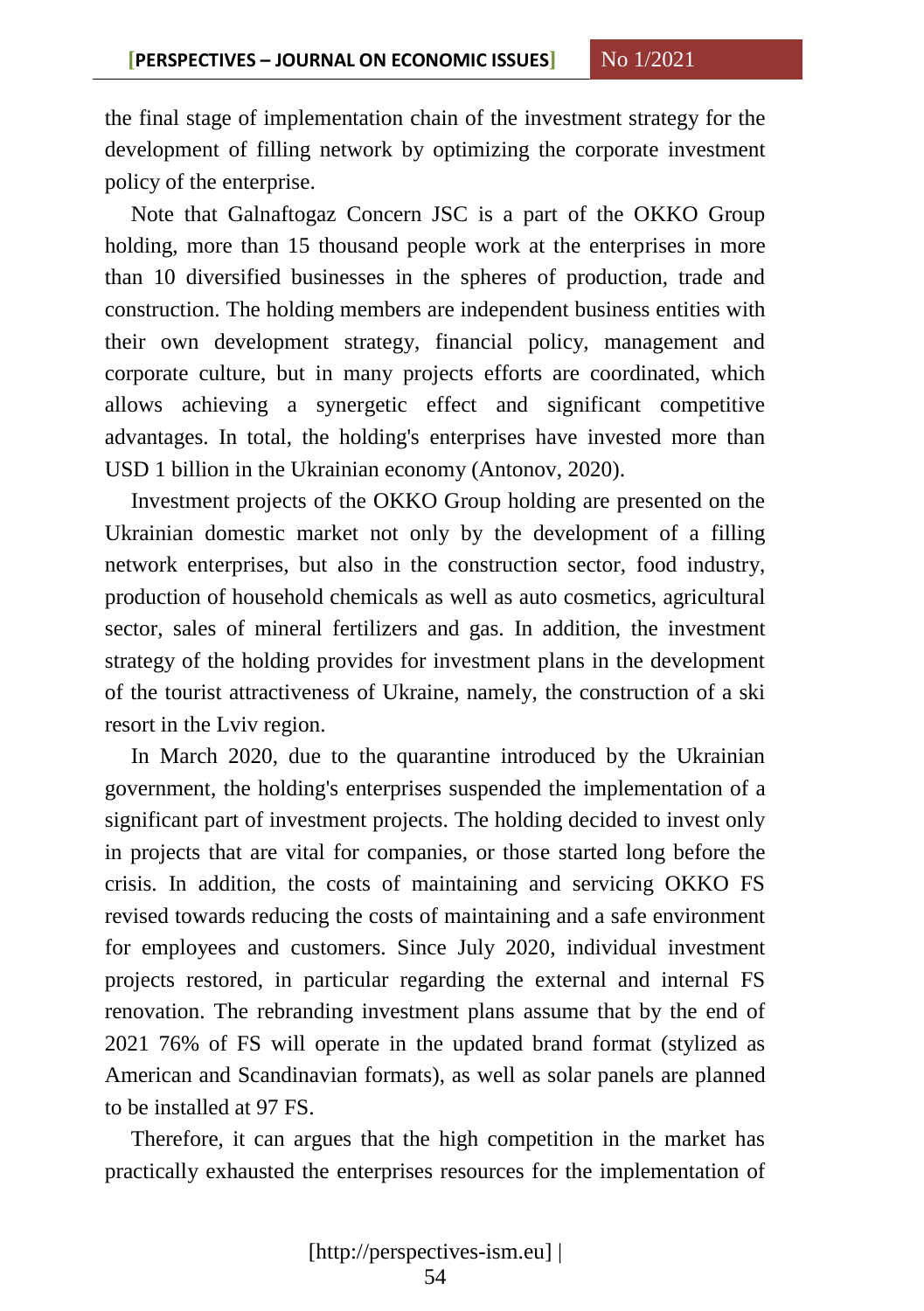investment strategies of aggressive quantitative growth, which leads to their reorientation to strategies of qualitative growth and brand strengthening. Accordingly, strategies for providing maximum services in one territory are gaining relevance: the high-quality development of the network includes catering services, making necessary purchases in a FS minimarket, and mailing. Despite this, in the strategic plans of enterprises, the position of the quantitative expansion of the filling network remains, since the road infrastructure in Ukraine is rapidly changing. Thus, in 2021 Galnaftogaz Concern JSC plans to invest in the opening of five new FS and in increasing the number of gas modules.

Note that Galnaftogaz Concern JSC has invested in the development and technical improvement of fuel storage facilities. In particular, in 2015, the largest gas storage station in Western Ukraine opened, the tank farm of which allows storing 2 thousand cubic meters of liquefied gas. Not involved in the operational needs of the oil depot enterprises in Khmelnytsky, Rivne and Vinnytsia regions redesigned for the storage of mineral fertilizers and provided for use by the agro-industrial enterprises of the OKKO Group holding. As of the end of 2020, the value of fully depreciated investment property that used in operating activities amounted to UAH 566.1 million (at the end of  $2019 - UAH$  473.9 million), income from the lease of investment property of Galnaftogaz Concern JSC amounted to UAH 1,147.1 million (at the end of 2019 – UAH 1,232.6 million), direct operating expenses related to the provision of property for rent – UAH 593.2 million (at the end of 2019 – UAH 609.1 million). As a lessor, the company entered into operating leases for land, buildings and vehicles for an initial period of one year, with the option to renew the lease after the expiration date. Typically, rental payments increased annually to reflect trends in the rental market.

As we see (Table 3), even despite a significant reduction in the investment programs of Galnaftogaz Concern JSC in 2020 due to the quarantine introduced by the Government, the general trends in the dynamics of the company's financial performance indicate the success of the selected investment strategies.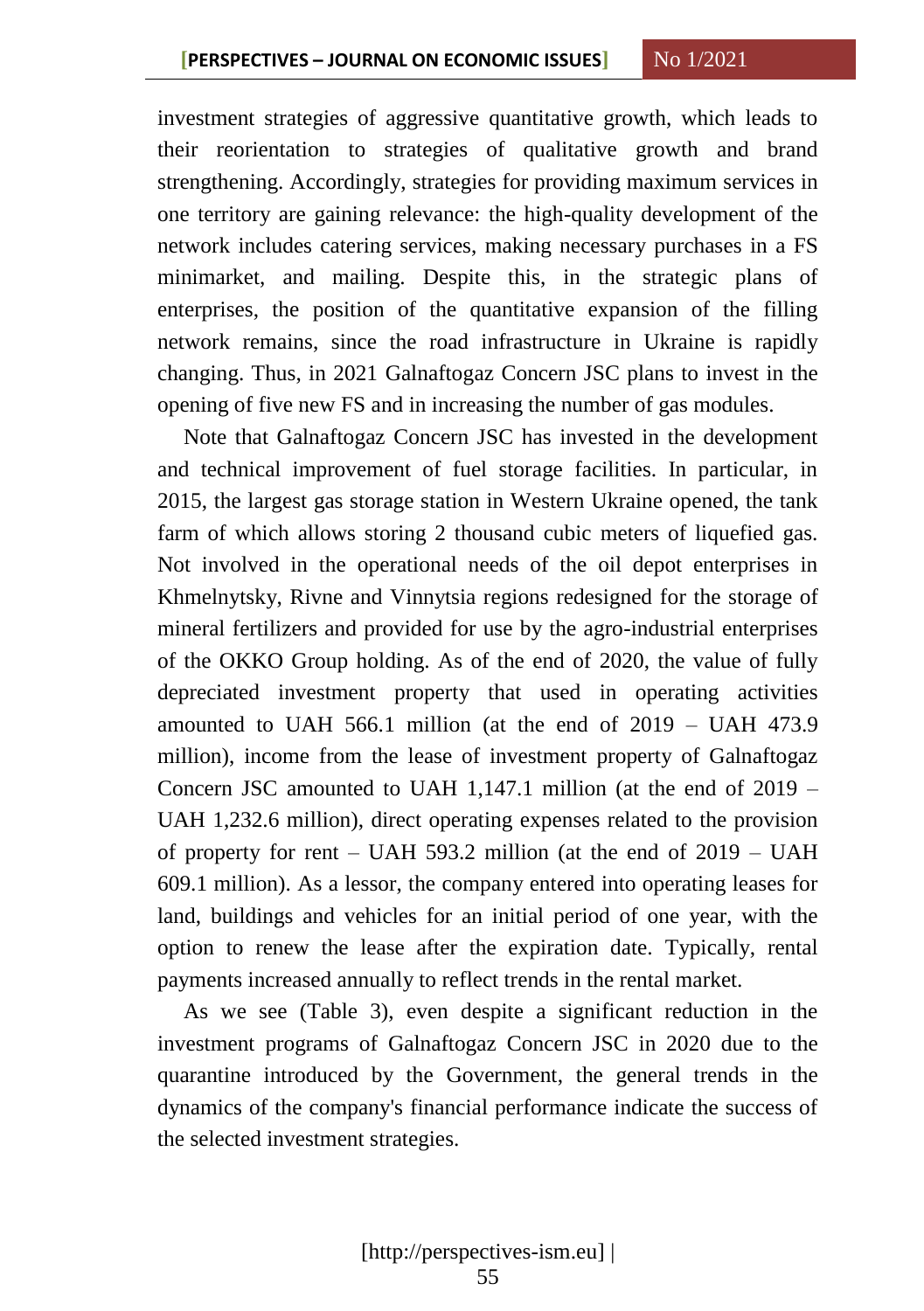| $\sim$ $\cdots$ $\sim$ $\cdots$<br>Years                                  |                  |        |        |        |         |                                            |         |  |
|---------------------------------------------------------------------------|------------------|--------|--------|--------|---------|--------------------------------------------|---------|--|
| <b>Item</b>                                                               |                  | 2020/  |        |        |         |                                            |         |  |
|                                                                           | 2015             | 2016   | 2017   | 2018   | 2019    | 2020                                       | 2015, % |  |
| from the sale of 544882141687134531869249113030483751907375<br>Net income |                  |        |        |        |         |                                            | 35.0    |  |
| products (goods, works, services)                                         |                  |        |        |        |         |                                            |         |  |
| Chain rate of change,%                                                    | 76.5             | 108.7  | 55.0   | 122.4  | 62.6    |                                            |         |  |
| Cost of products sold (goods, 2304725 1681688 2451233 1438075 1983660     |                  |        |        |        | 856379  | 37.2                                       |         |  |
| works, services)                                                          |                  |        |        |        |         |                                            |         |  |
| Chain rate of change,%                                                    | 73.0             | 145.8  | 58.7   | 137.9  | 43.2    |                                            |         |  |
| Gross profit                                                              |                  |        |        |        |         | 314409624870252080636105305510647151050996 | 33.4    |  |
| Chain rate of change,%                                                    |                  | 79.1   | 83.7   | 50.6   | 101.1   | 98.7                                       |         |  |
| Other operating income                                                    | 126989           | 41873  | 14003  | 15374  | 154446  | 52424                                      | 41.3    |  |
| Chain rate of change,%                                                    |                  | 33.0   | 33.4   | 109.8  | 1004.6  | 33.9                                       |         |  |
| Administrative expenses                                                   | 490514           | 742993 | 935658 | 832203 | 713926  | 886141                                     | 180.7   |  |
| Chain rate of change,%                                                    | 151.5            | 125.9  | 88.9   | 85.8   | 124.1   |                                            |         |  |
| Sales expenses                                                            | 370041           | 460722 | 27193  | 61079  | 39799   | 18952                                      | 5.1     |  |
| Chain rate of change,%                                                    | 124.5            | 5.9    | 224.6  | 65.2   | 47.6    |                                            |         |  |
| Other operating expenses                                                  | 17031            | 34827  | 77880  | 182649 | 193615  | 702.3                                      |         |  |
| Chain rate of change,%                                                    |                  | 61.8   | 204.5  | 223.6  | 234.5   | 106.0                                      |         |  |
| Financial profit from operating 238269013081521096961                     |                  |        |        | 97267  | 282787  | 4712                                       | 0.2     |  |
| activities                                                                |                  |        |        |        |         |                                            |         |  |
| Chain rate of change,%                                                    | 54.9             | 83.9   | 8.9    | 290.7  | 1.7     |                                            |         |  |
| Other financial income                                                    | 188601           | 254231 | 271406 | 543572 |         | 10844891528699                             | 810.5   |  |
| Chain rate of change,%                                                    | 134.8            | 106.8  | 200.3  | 199.5  | 141.0   |                                            |         |  |
| Financial expenses                                                        | 524127           | 13401  | 60490  | 363335 | 183366  | 29.1                                       |         |  |
| Chain rate of change,%                                                    | 83.2             | 2.6    | 451.4  | 600.7  | 50.5    |                                            |         |  |
| Financial profit before tax                                               | 412062<br>102608 | 982334 | 591991 | 982522 | 1519797 | 1481.2                                     |         |  |
| Chain rate of change,%                                                    | 401.6            | 238.4  | 60.3   | 166.0  | 154.7   |                                            |         |  |
| Net financial result (profit)                                             | 316720           | 830324 | 537678 | 941594 | 1454645 | 1883.5                                     |         |  |
| Chain rate of change,%                                                    | 410.1            | 262.2  | 64.8   | 175.1  | 154.5   |                                            |         |  |

Table 3. **Selected indicators of financial acting of Galnaftogaz Concern JSC in 2015-2020, UAH thousand.**

Source: formed and calculated by the author according to the data (Galnaftogaz Concern JSC, 2021)

To ensure the efficiency growth of investment strategies of the filling network enterprises, their management in the conditions of permanent crises of the Ukrainian economy should base on the principles:

- consistency, that is, not only to outline the directions of potential investments, but also to harmoniously integrate it into the general strategic plans of the enterprise development in accordance with certain strategic goals and objectives;

- optimality in terms of the ratio of costs and effectiveness of investments;

- adaptability to changes in external factors;

- continuity of investment development management processes;

- purposefulness, that is, focus on achieving certain and justified goals for the enterprise development;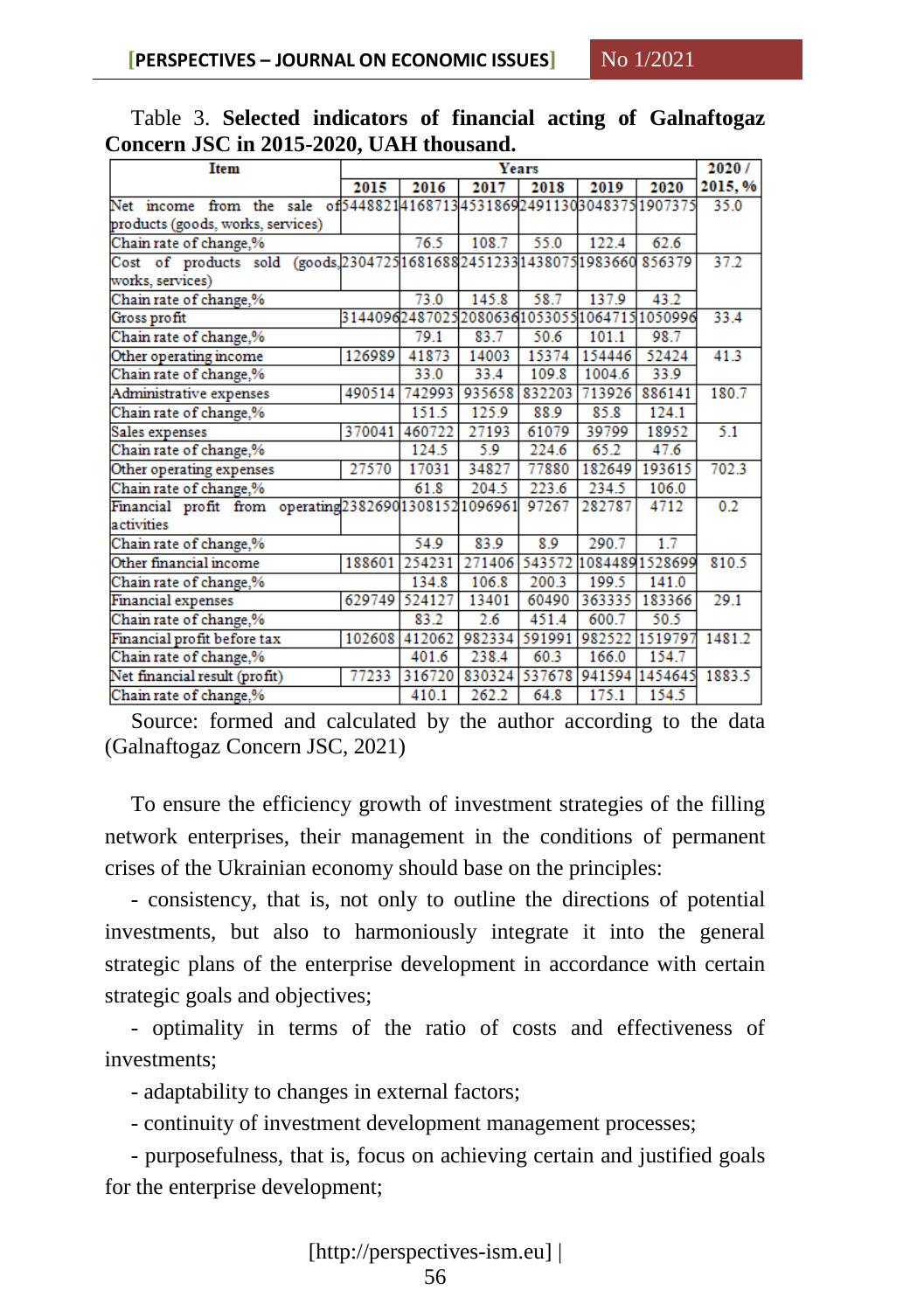- synergy, that is, a combination of a set of investment strategies in various enterprise areas to enhance the effectiveness for each of them.

Therefore, the investment strategies for the development of filling network enterprises focus on both internal and external investment. In general, internal investment subordinated to the general policy of enterprise development in an integrated corporate system, the main goal of which is to ensure high-quality functioning and sustainable growth of both the filling network itself as well as parent companies and corporations. The effectiveness of the selected investment strategies determined by the investments payback and profitability in projects. The coverage of other corporation enterprises in the investment project ensures the intra-corporate nature of the redistribution of investment income and expenses.

#### **Conclusions**

Despite the inclusion of plans for equipment modernization, rebranding of the FS external recognition, development of human enterprise resources and its corporate culture as well as plans to improve the customer service quality in the investment strategies, the maximum investment focused on investment projects that form the basis for the implementation of strategic plans for the core business development. This allows the filling network enterprises to create the necessary margin of financial strength, which also affects the stable development of other holding businesses.

Filling enterprises adhere to investment-active development strategies thanks to the holding integration of industrial and banking capital. The share of filling networks is 10-18% of the total retail turnover of Ukraine. Automotive fuel sales are growing, including share of production in the country. The activities of retail networks of filling stations provide up to 20% of companies' revenues. Investments are made according to the criterion of interregional optimization of the retail network development, taking into account the development of road infrastructure. Corporate standards for the construction of filling stations allow to spend money economically. By the end of this year, the filling stations will be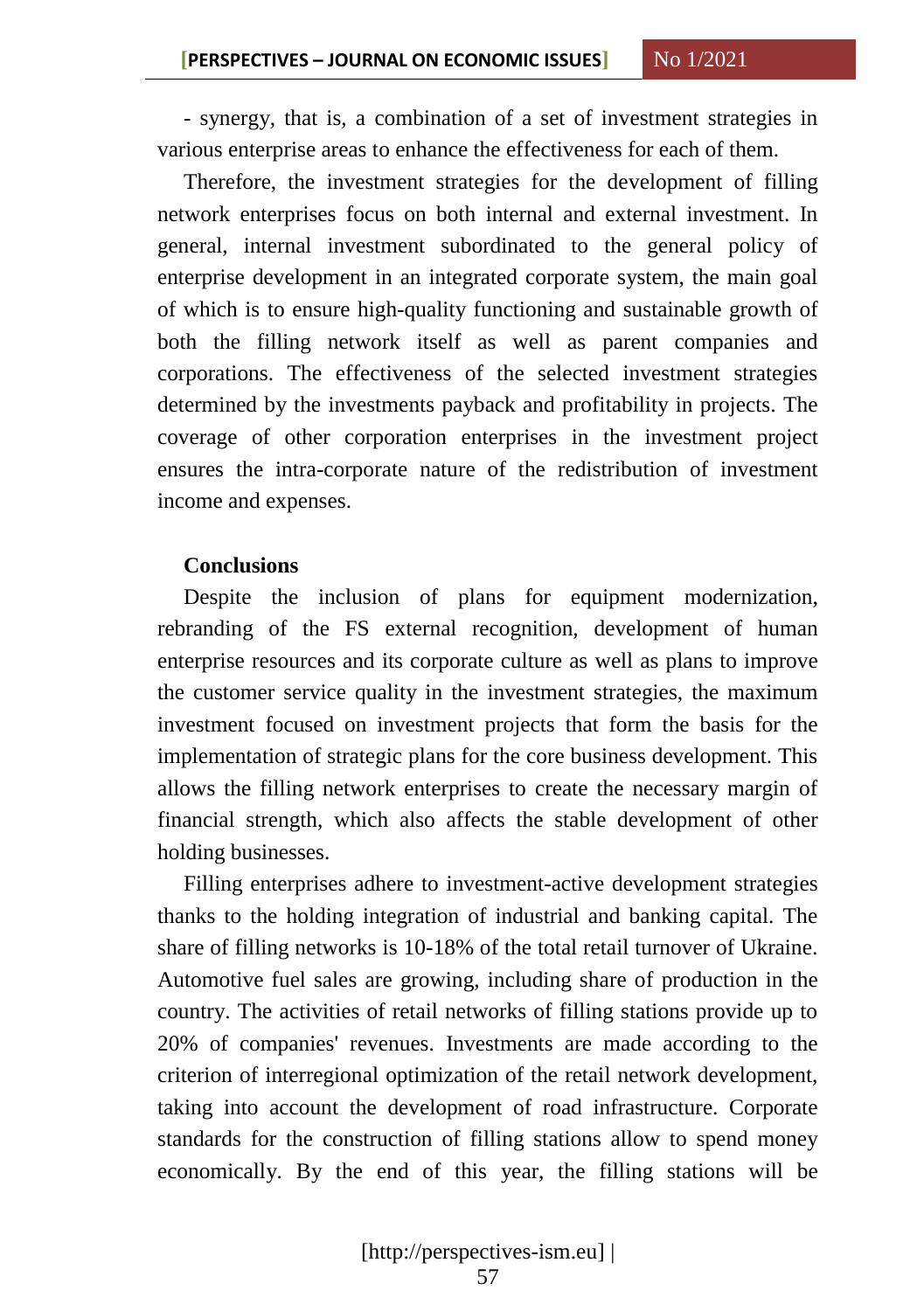aesthetically decorated in North American and Scandinavian styles as well as projects for the use of renewable energy sources are being implemented.

At the same time, the development strategy includes diversification of fuel supply sources, technical innovations. Modernization projects carry out from various sources: own funds as the trends in net profit growth are consistently high, as well as with external lending by international institutions.

### **Bibliography**

ANTONOV, V. (2020). Holding companies of OKKO Group. https://www.okko-group.com.ua/ (accessed 24.05.2021)

BERVENO, O. V., Miroshnychenko, Yu. V. (2017). Promotion of investment activities of trade enterprises. Problems of the Economy, 1, 172-177.

BLANKSON, C., Crawford, J. C. (2012). Impact of positioning strategies on service firm performance. Journal of Business Research, 65(3), 311-316. doi:10.1016/j.jbusres.2011.03.013

DIDENKO, Ye. O., Hapich, O. V. (2019). Management of the investment enterprise strategy. Electronic scientific professional publication "Effective Economics", 12. http://www.economy.nayka.com.ua/pdf/12\_2019/66.pdf http://doi: 10.32702/2307-2105-2019.12.64

GALNAFTOGAZ CONCERN JSC (2021). Financial statements for 2020. https://www.okko.ua/investoram

KARPII, О. P. (2016). Characteristics of development models of filling stations network. Technological audit and production reserves, 1 (3), 49-53.

KHARCHENKO, Yu. А. (2018). Improvement of the information system for accounting sales of related products and services provided in the networks of filling complexes. Economic space, 143, 183-194.

KUTSYK, V. (2017). Economic assessment of the state and prospects of investment activities of integrated corporate systems. The Economic Discourse, 4, 75-83